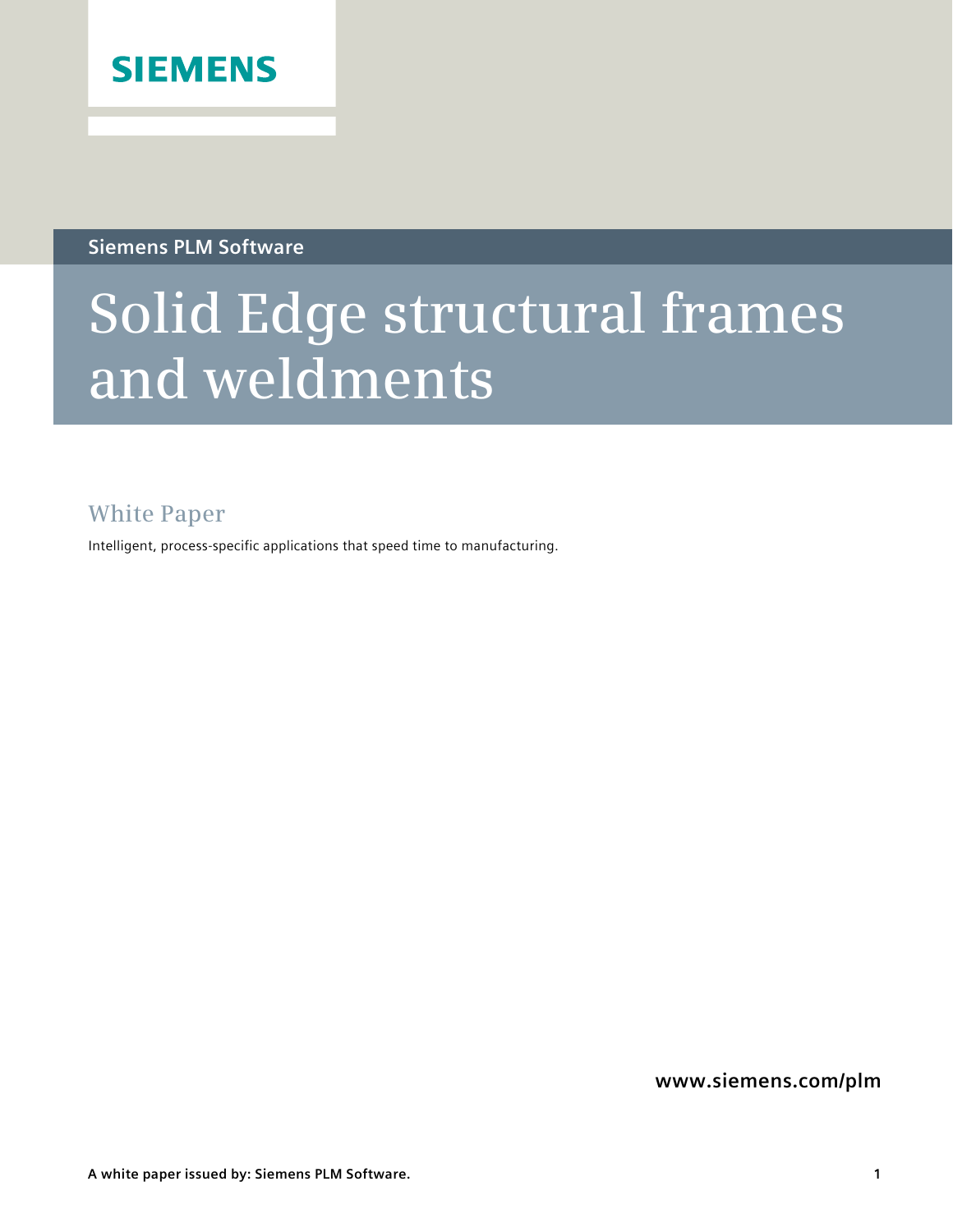### **Contents**

| Solid Edge structural frames and weldments  3 |  |
|-----------------------------------------------|--|
|                                               |  |
|                                               |  |
|                                               |  |
|                                               |  |
|                                               |  |
|                                               |  |
|                                               |  |
|                                               |  |
|                                               |  |
|                                               |  |
|                                               |  |
|                                               |  |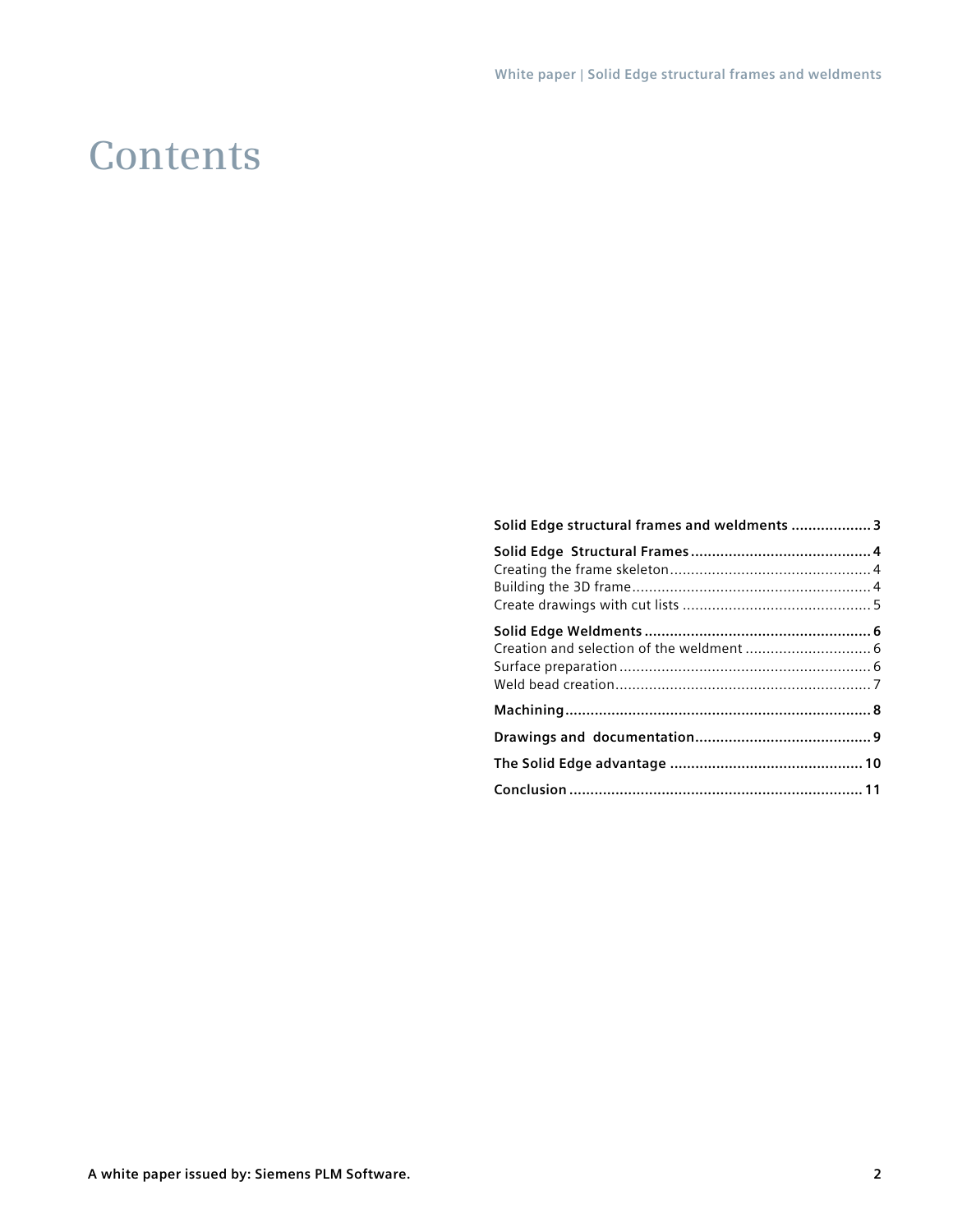## **Solid Edge structural frames and weldments**

Solid Edge® software includes two process-specific applications designed specifically to speed the creation of rigid frame structures and weldments, both of which are commonly required for process equipment and mechanical machinery. Solid Edge Structural Frames and Solid Edge Weldments are part of the core design capabilities of Solid Edge and feature the same user-friendly process-oriented workflows that have made Solid Edge the most intuitive and productive solid modeling program available.

Solid Edge Structural Frames and Solid Edge Weldments incorporate industry intelligence and use the terminology common to their disciplines. Embedded engineering process knowledge, along with structured workflows, help you design frames and weldments much faster than with generalpurpose CAD modeling tools. Streamlined modeling commands are tailored to the unique needs of the tasks for maximum modeling speed.

Solid Edge Structural Frames and Solid Edge Weldments are fully associative with Solid Edge assembly, part modeling and drafting capabilities. Because these applications are core capabilities of Solid Edge, users can leverage the exclusive Solid Edge cPDM and design management capabilities integrated directly into the CAD system to enhance collaboration, speed decisions and ensure that users are always working with the most current version of a design.

Solid Edge Structural Frames and Solid Edge Weldments act together to provide a workflow that speeds the design, validation and documentation of welded frames, making Solid Edge the best choice for machinery and process equipment design. This paper explores how these applications are used and how much time they save compared to traditional design methods for welded frames.

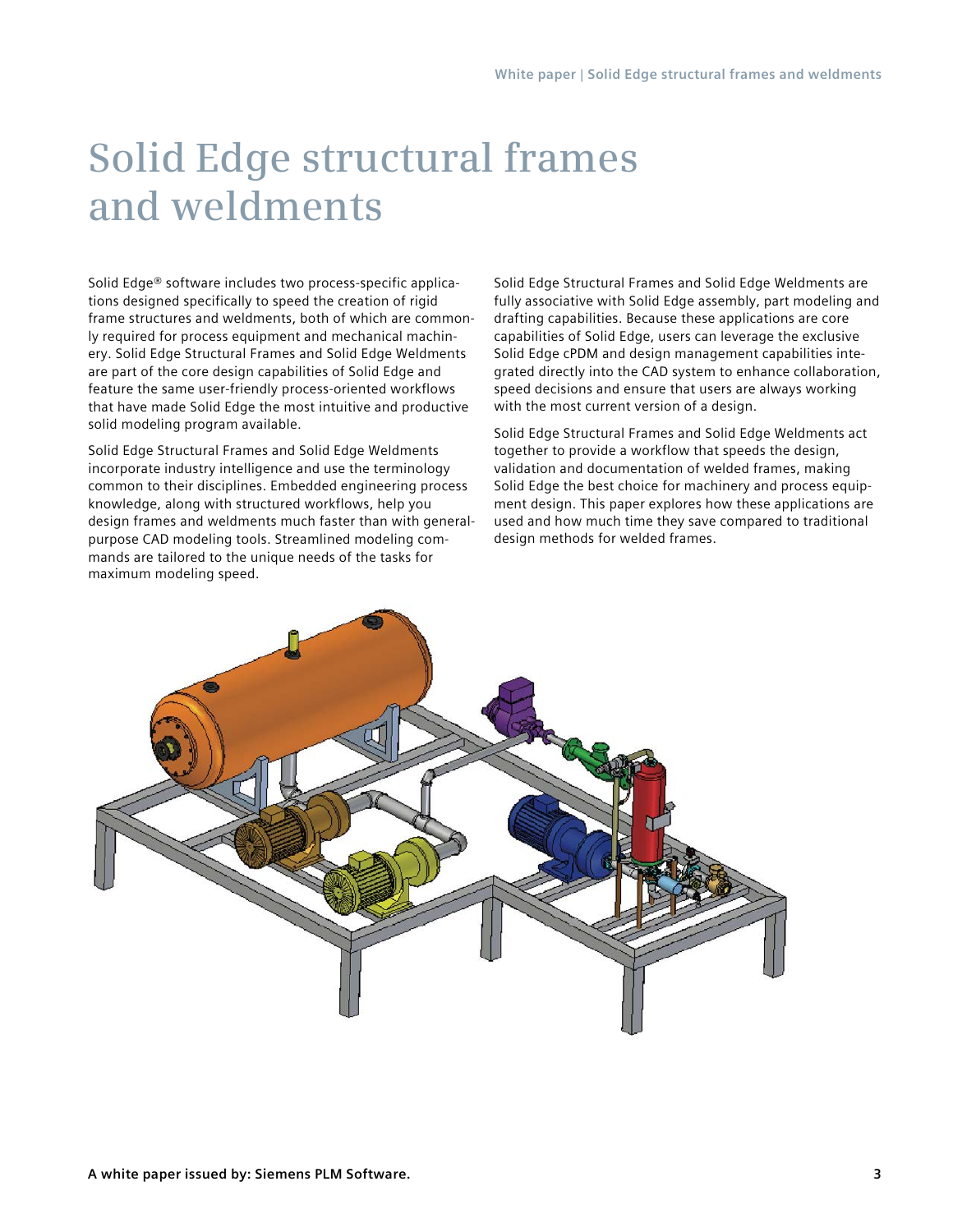### **Solid Edge Structural Frames**

Solid Edge Structural Frames is a process-specific workflow that helps users develop rigid frame structures. An intuitive interface guides a user through the process of creating a 3D sketch of the frame skeleton, modifying default features, applying standard structural cross-sections and then automatically generating a 3D solid model of the frame.

#### **Creating the frame skeleton**

The Structural Frames workflow is initiated from the assembly environment. During this step, you create the skeleton, which delivers a fully associative path for the frame section to follow. This step uses the same tools that have been developed for the Solid Edge XpresRoute application, which let you specify these paths quickly by defining 3D variational sketches using specialized modeling aids, such as OrientXpres.

OrientXpres is an interactive design aid that assists in drawing the 3D lines and arcs that the frame members will follow. Both straight and curved frame paths are supported, so you can define frame components to be linear, curved or bent. As you draw line or arc segments, you can use OrientXpres to lock the orientation of the segment parallel to an axis or plane.

You can also associate path segments to existing assembly geometry using standard Solid Edge relationships, such as parallel, perpendicular and colinear. As with 2D



sketches, you can define the size of the segments using dimensions, variables or other constraints to set relationships, such as making two frame members equal in length.

In addition to creating path segments from 2D sketches, you can also use edges and other geometry from 3D parts in the assembly. You also can build frames that have more than two frame members joined at a single vertex, choosing which of several possible solutions you want to use for mitering or cutting each of the frame members.

#### **Building the 3D frame**

Once a full or partial frame skeleton has been created, click the frames button. This command lets you build the frame unit by choosing segments of the frame skeleton and selecting specific cross-sections to apply to those segments.

After clicking on the desired path geometry, you can either select a cross-section from the recently used pulldown list in the SmartStep ribbon bar, or browse the standard library components to specify the frame component type and size. Solid Edge is delivered with a complement of frame sizes in its Standard Parts application, with many more available in the optional Solid Edge Machinery Library. Solid Edge supports the most common cross-sectional shapes, as well as many others such as T, hexagonal, Z and flats. Most of the major standards (for example, ANSI, DIN, ISO, GB, JIS) for frame components are supported. You also can add your own custom components to the library (see Solid Edge Help for details on how to do this), and use them in exactly the same manner.

After selecting the relevant cross-sections, Solid Edge automatically creates the 3D model of the frame by applying those sections to the chosen path segments and using the end treatment options specified in the initial frame dialog. You have a number of different end conditions to choose from – miter, butt1, butt2 or none. The miter and none options are self explanatory. With a butt1 condition, the longest member will be trimmed against (the shortest

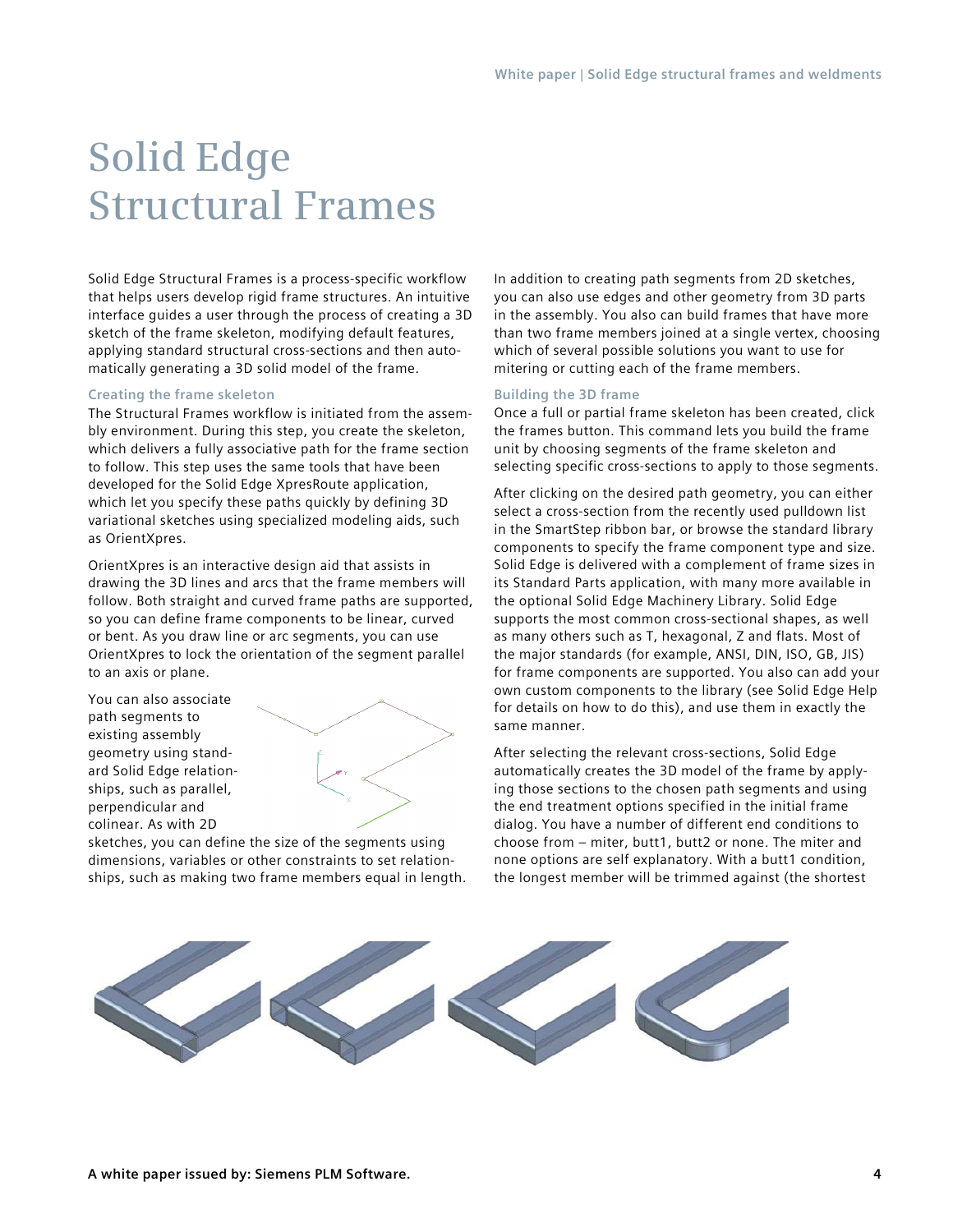member will have material removed to suit). A butt2 condition is the opposite, with the shortest member being trimmed against. You can mix and match frame component sizes and shapes and their end condition treatments; any combination is possible.

At this point, you can either click the finish button on SmartStep, or make any necessary edits to the path step, frame cross-sections or frame end conditions for the set of components you have just created. If you finish, you can then continue to add more frame members to the path geometry. Subsequent frames will be trimmed against existing frame components, giving you the ability to mix and match sizes and shapes of frame components in any combination.

A nice feature of this workflow is the built-in support for automatic positioning. As you continue to add components to the overall frame, those individual components will analyze any existing, adjacent frame components to determine their correct location and orientation. If the automatically chosen position is incorrect, you can quickly shift the component using the n key to rotate in 90º increments, or the arrow keys to shift upward, downward, left or right.



You can also select frame components and use standard SmartStep methodology to click back through any of the creation steps to edit a frame that you have already created. In this way, you can add or remove path segments, select new frame cross-section types or sizes, or change end treatments globally (for the whole frame) or locally (for a single vertex). After making edits, the frame will immediately be recomputed to show the changes.

### **Create drawings with cut lists**

As with all process-specific functionality in Solid Edge, full support is provided for creating drawings of 3D frames. You can automatically create a parts list that includes cut lengths for each component and choose how you want to organize the list for downstream viewers in manufacturing or purchasing. Solid Edge also supports the concept of "rough cut" sizing, allowing you to specify an amount that will be added to the exact length of frame. For example, the exact length of a frame may be 36 inches, but you need the parts list to display 36 inches or the "rough cut" length. In this case, you simply specify a rough cut value of a half inch to be added to the exact length of each frame component.

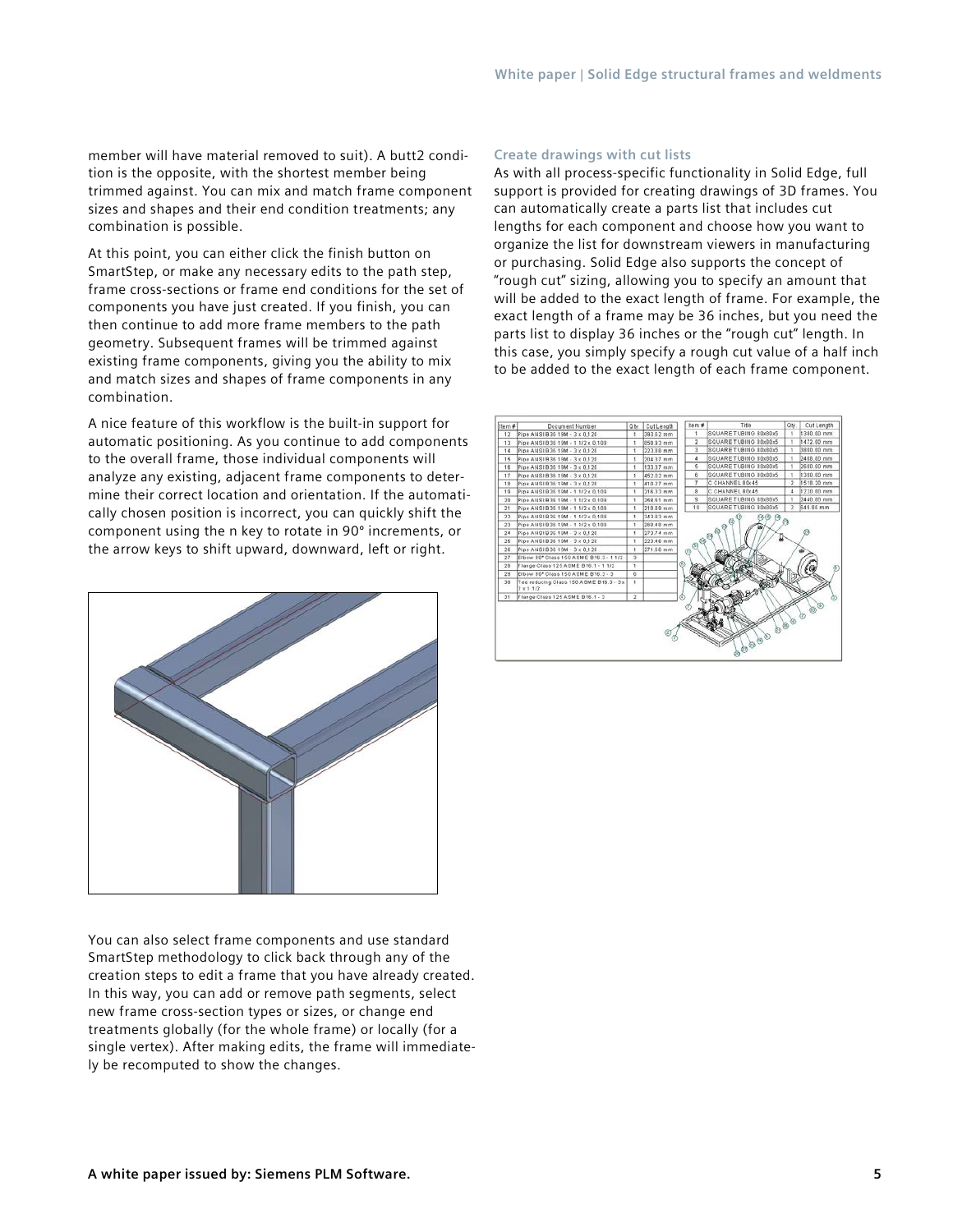### **Solid Edge Weldments**

Through close cooperative work with our customers and talking to welding engineers, we have developed Solid Edge Weldments to provide process-driven tools to speed up time-to-manufacture. Solid Edge Weldments complements (but is not limited to) Solid Edge Structural Frames by providing a process-specific workflow for the efficient construction of weldments, using a frame assembly document as input. A weldment is started directly within a Solid Edge assembly where process-specific tools are used to add true weldment information, adding surface preparation features, defining weld bead features and weld characteristics, and specifying final post-weld features. Weld bead and machining operations and weldment operations are organized in the native assembly tree within EdgeBar.



#### **Creation and selection of the weldment**

The process begins by marking a Solid Edge assembly as a weldment using the Weldment Assembly command. Because you remain in the assembly, you maintain all the advantages such as color, styles, configurations, product structure and managed data in a single file. The weldment is assigned properties for bead material, style and density. These properties are applied to the weld as they are created. By assigning a material density, weight is automatically added to the assembly, providing accurate mass calculations. Companies are able to use the weld bead mass calculations to help estimate costs (many companies estimate the cost of welding based on weld bead mass). As soon as the assembly is marked as a weldment, a processspecific toolbar is presented, for weld preparation, adding weld material and post-weld machining operations.





#### **Surface preparation**

Many welded joints use weld preparation to strengthen them. On thin gauged materials such as sheet metal, up to about 3mm thick, a simple gap of about the material thickness is usually all that is required. On thicker materials different types of weld preparation are normal; 'V', 'J' and 'U' preps are used depending on the material and the joint type. Solid Edge provides assembly feature tools, such as chamfer, cutout and swept cutout to create weld preparation details on the edges where parts are to be welded together. These do not affect the parts in the original frame assembly document.

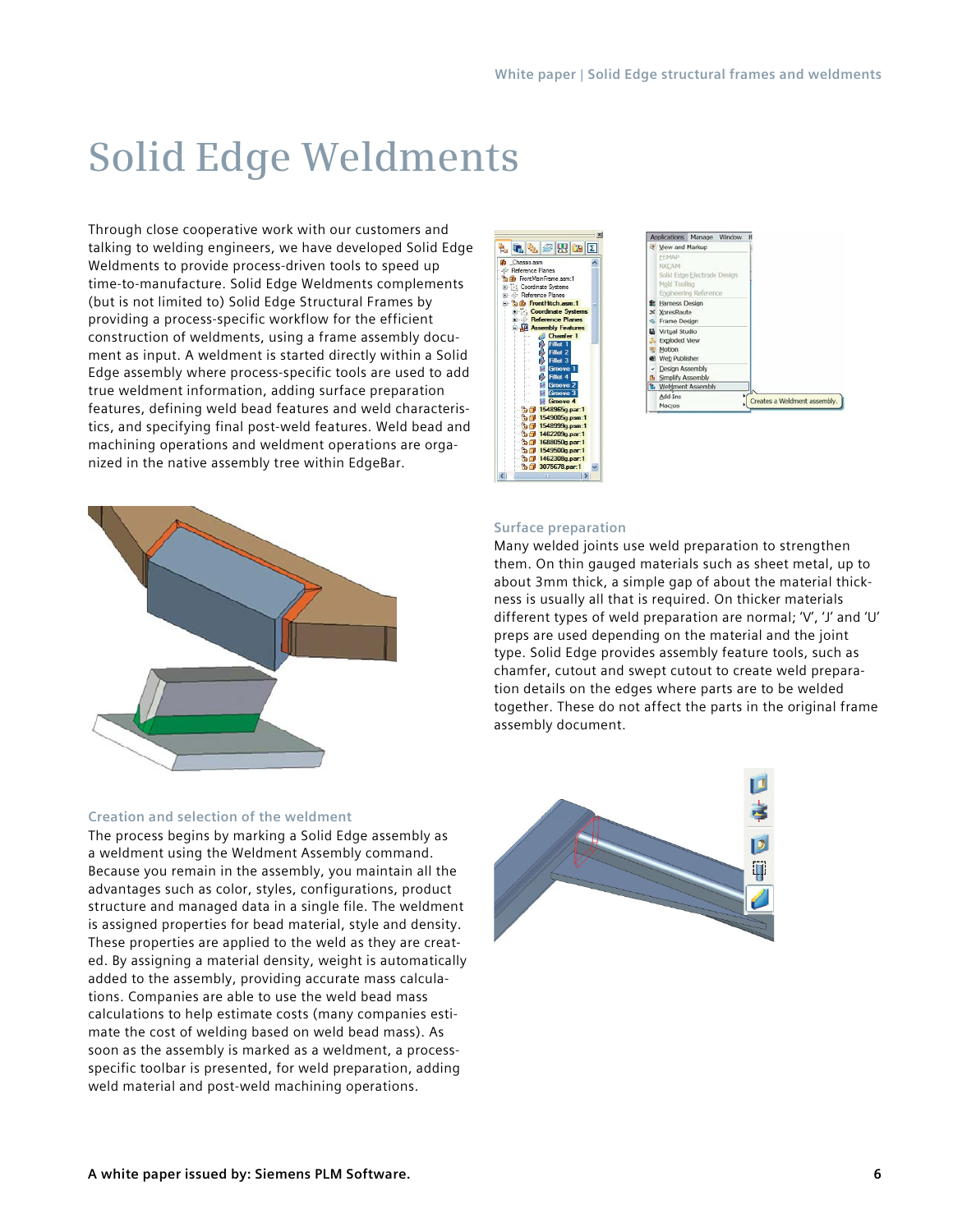### **Weld bead creation**

Solid Edge provides many tools to easily create the weld bead material depending on the weld type required and joint preparation.

**Fillet welds** The most common type of weld is the fillet weld. Following a simple process, all you have to do is

choose the two faces that are going to be welded together. Solid Edge automatically creates the familiar triangular shaped weld bead associated with this weld type; predefined parameters for each leg length and offset, size and style are used.



**Customized welds** Not all welds are simply triangular in shape; some beads need to represent a specific crosssection, either because of the weld specification or preparation type. Assembly feature tools – protrusion, revolved and sweep protrusions – are available so that users can define their required weld bead cross-section.

**Groove weld** For joint types with shaped weld preparations, the groove weld bead provides great flexibility whereas other methods do not support such a bridging gap. You can quickly add weld beads to components with



complex boundaries or weld preparation on both sides of the joint. The process for creating a groove weld is simple – choose the faces to apply the weld, select the boundary where the weld preparation is to be contained and the groove weld is complete. Additional extent options allow you to control how the groove weld extends along the weld, or cross-sectional profile.

**a [1] [1]**  $\bigcirc$   $\bigcirc$  **Cancel**  $\bigcirc$  **[1]** [1]  $\bigcirc$   $\bigcirc$   $\bigcirc$  **Select**  $\bigcirc$  **Examples** 

**Compound weld** Many welded joints consist of multiple weld beads or runs as they are sometimes known, which overlay each other to strengthen a joint. The compound weld bead command allows designers to add welds on top of other weld beads,

and then label them. When a compound weld is labeled, it can then be extracted on the drawing to provide detailed annotations on drawings.



**Stitch weld** Where strength or gas tightness is not a priority, stitch welds are used to save time and materials. The

Stitch Weld command provides a dedicated tool to apply stitch welds to join components. Options allow you to control the stitch length, gap size, style and offset values for perfect control.



**Mirror and patterning** To help speed up the weldment process, weldments can be patterned or mirrored to other areas of the weldment.

**Weld label** The weld label enables you to define the weld symbol attributes you want. Additional weld annotations are added to the 3D solid weld bead. The weld label is used to build a weld symbol, to define the weld specification and add it to the 3D model. Details such as weld process, joint type, weld bead type and standard can be defined. Settings can be saved to use later. Labels can be retrieved in the drawing when weld symbols are present. A weld texture gives a more realistic appearance.

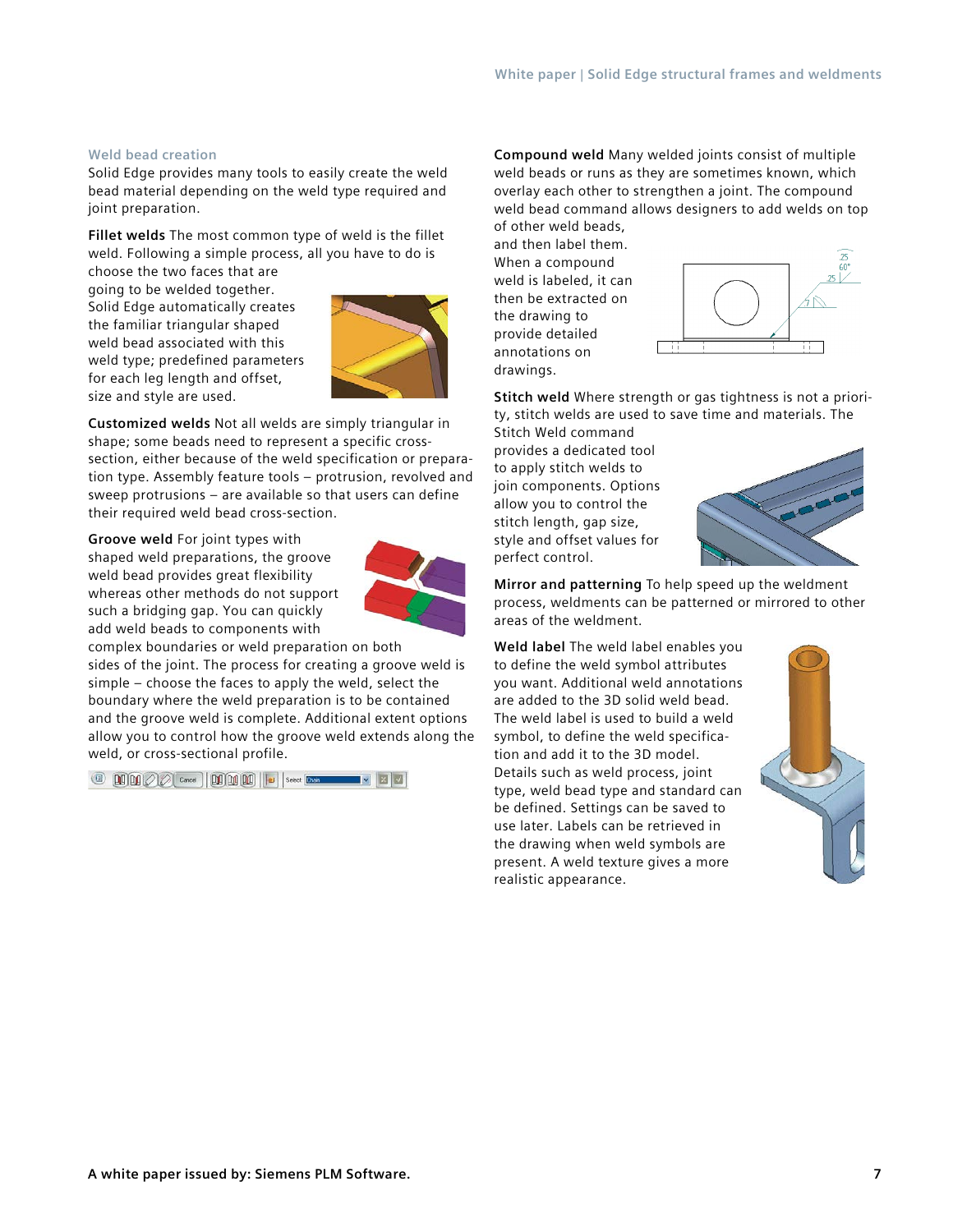## **Machining**

Once the weld has been added to a weldment, it is common to undertake post-weld machining – for example, machining off excess weld or guaranteeing holes through multiple parts are coaxial.

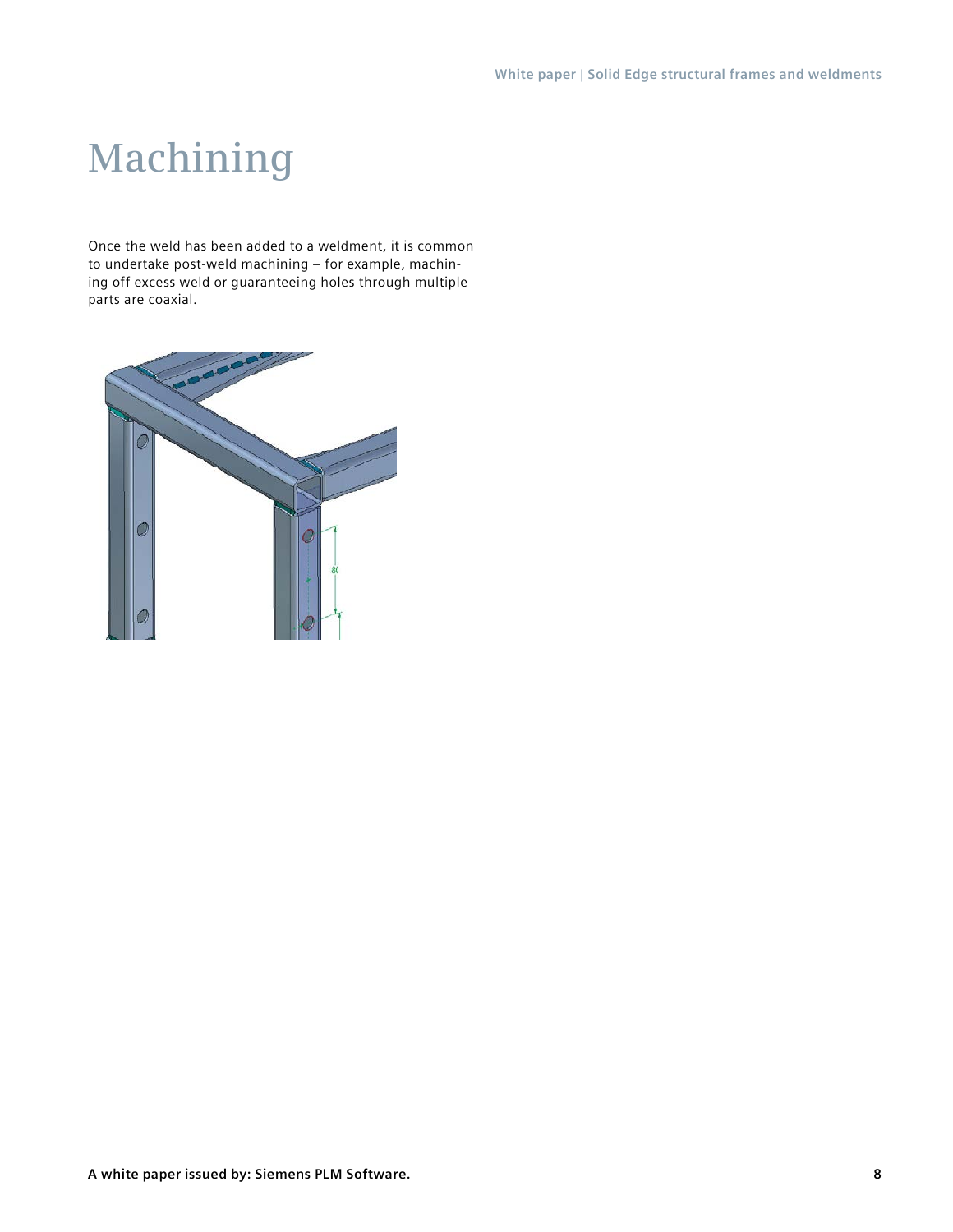### **Drawings and documentation**

Weldments are supported in Solid Edge Draft, allowing the following views of the frame assembly: pre-weld view, post-weld view and post-machine view. While working in Draft, you also can retrieve weld labels placed in the weldment environment. The weldment is indicated on the product structure for the frame assembly and is listed in its bill of materials.

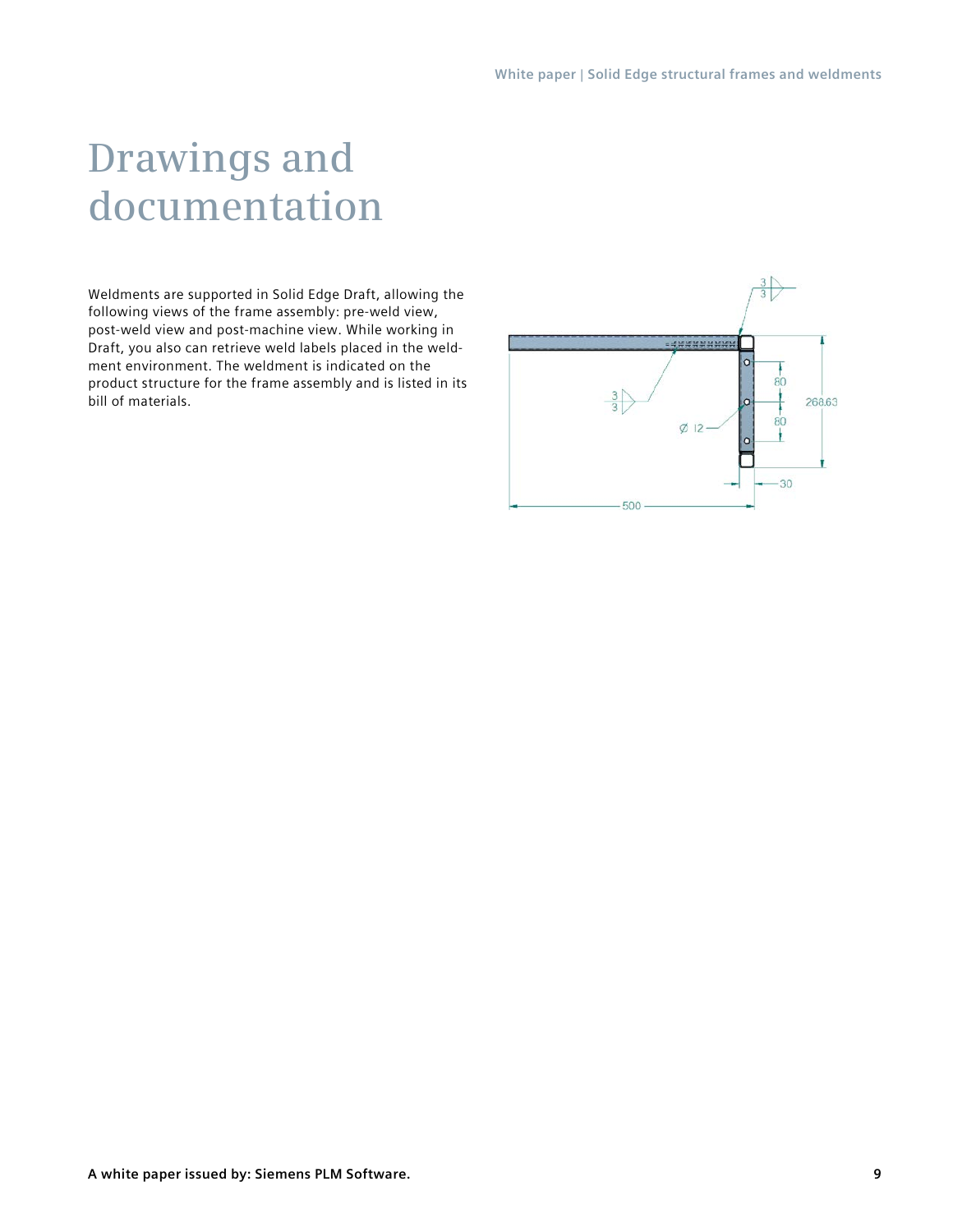### **The Solid Edge advantage**

Solid Edge Weldments greatly simplifies the creation of welded assemblies. It also streamlines the process of creating a weldment, such as weld documentation and post-weld machining using process-specific features and modeling steps. For example, Solid Edge Weldments supports process configurations (pre-weld, post-weld and machined) for drawing creation. The software provides mirror and pattern support of weld beads and machining features.

Solid Edge Weldments complements the capabilities of Solid Edge Structural Frames to give you a comprehensive solution for creating structural frames. The weldments application allows you to quickly add welds to a previously created

frame assembly, without altering the components of the original assembly document. For example, surface preparation is done within the weld environment so that these alterations do not affect the original parts.

As with all Solid Edge applications, Solid Edge Weldments streamlines the creation of the weldments through the use of an intelligent workflow. The software guides you through the steps of creating a weldment, allowing you to do much of the work through simple menu picks and dialog boxes. In addition, there is enough flexibility built into the application to give you the freedom to work in the manner that you prefer.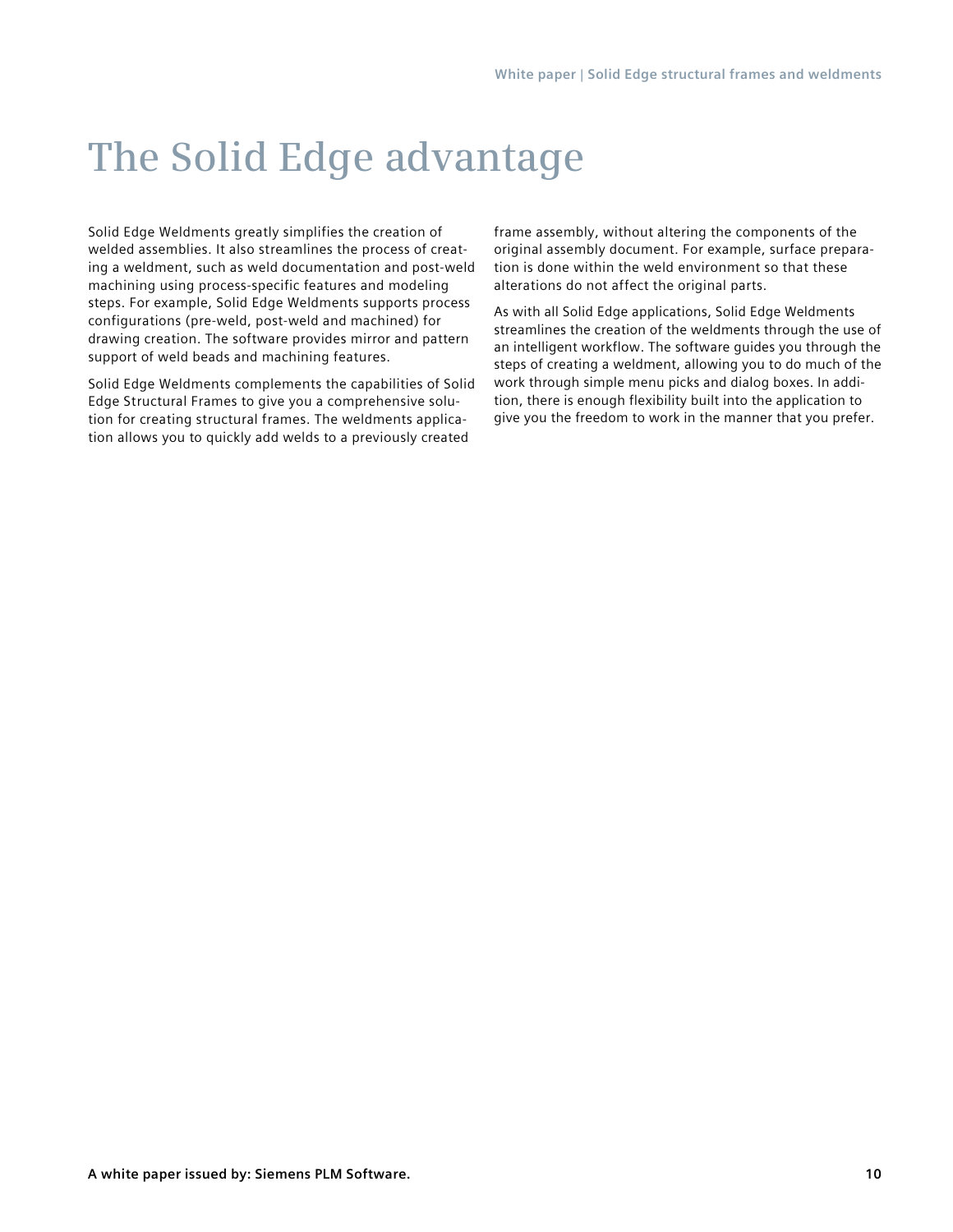### **Conclusion**

Solid Edge Structural Frames and Solid Edge Weldments extend the intuitive, workflow-facilitated nature of Solid Edge CAD to the creation of structural frames and weldments. These two environments streamline these processes, from design of the components to their documentation and their use downstream. With these two powerful environments, Solid Edge confirms its role as the most complete, intuitive design-through-fabrication solution. Designers of machinery and process equipment can take advantage of these powerful capabilities within Solid Edge to shrink product lead times, improve quality and reduce costs.